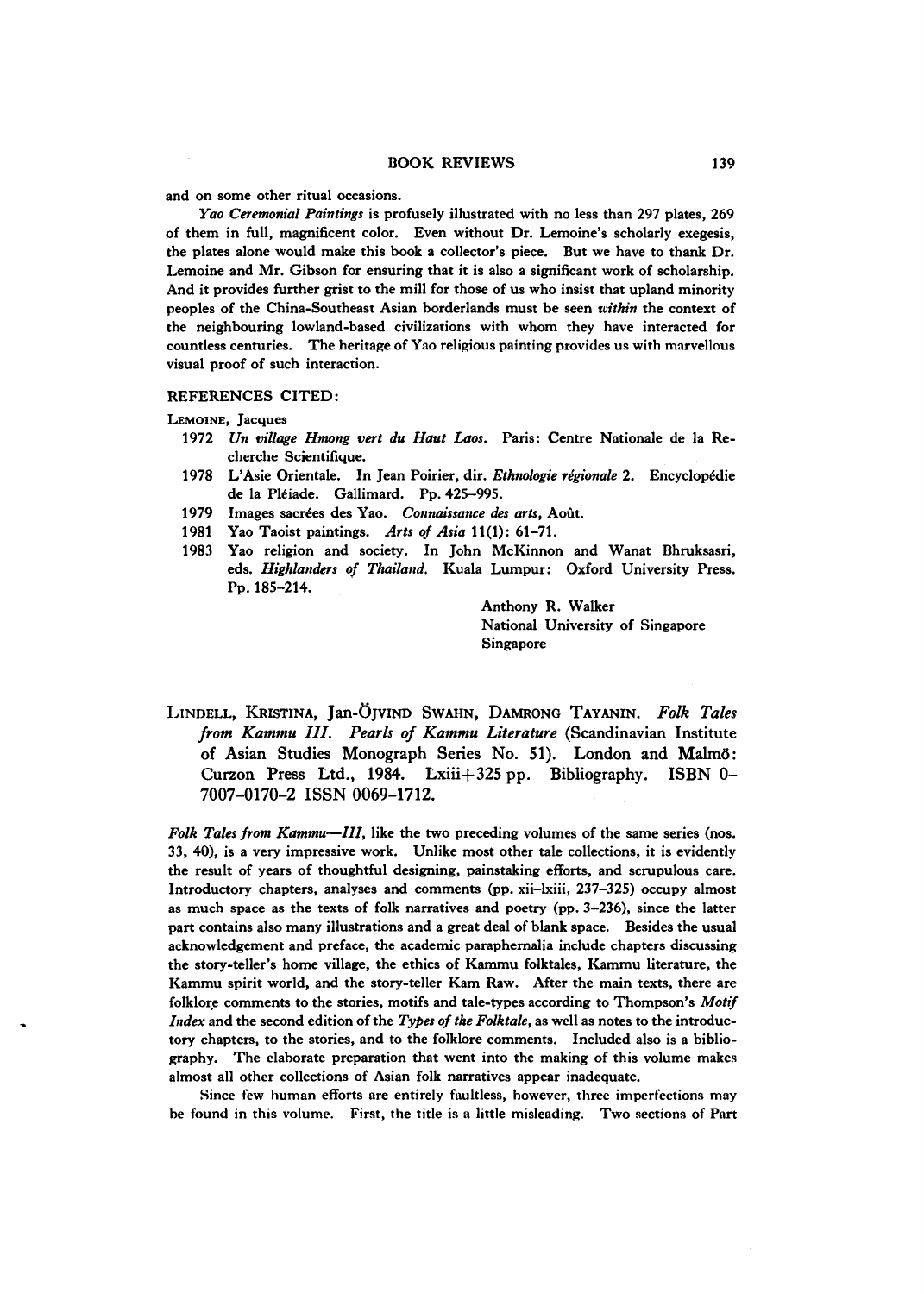#### 140 BOOK REVIEWS

II of the texts (accounts of rites, and ritual texts), important as they are to ethnographers, do not usually belong with a tale collection. Not even Mr. Eberhard, to whom this book is dedicated, has to this reviewer's knowledge ever been so liberal. The inclusion of indisputable myths, legends, and children's rhymes without obvious narrative elements (e.g., those on pp. 124—125) may also upset readers expecting to find only Marchen. However, since the two earlier volumes of the series, consisting entirely of narratives, are both entitled *Folk Tales of Kammu* in the advertisement, the present title perhaps suggests continuity in effort and may be more convenient. Second, the placing of notes and comments far from the texts may not bother a reader browsing through the volume for fun, but certainly inconveniences the serious reader looking for ethnographic and folkloric information. When reading the folklore comments on pp. 237 248, for instance, he must turn all the time to pp. 316-318 for notes. Since the stories are not particularly well told (Mr. Kam Raw, according to the information given us on pp. lv-lvii, is not exactly an unusually active, mesmeric storyteller; nor is he congenical to all types of narratives) and very faithful transcriptions of average or belowaverage narration with all the repetitions, inadvertent errors, etc., are apt to discourage casual readers, a format more convenient to serious readers, such as that of *Folk Tales from Kammu-I*, where all the notes are located before a text, seems preferable. Third, there are a few misprints. Although every book has its share of human errors, the statement on p. 237 that " the first part " of story no. 1. d. is parallel to "Aa 124" is regrettable since there is no such number in the *Verzeichnis* and AT 124 (Blowing the House Down) in the second edition of the *Types of the Folktale* does not fit this story at all. In fact, the reviewer cannot even find much connection between AT i23 and story no. 1. d., and hopes to be edified on this score.

The problem that especially interests this reviewer is of course the possible relationship between Kammu folklore and Chinese literature. On page xxviii, the authors declare:

In Kammu oral literature there are, indeed, many striking similarities with stories in the Chinese classics, especially the classical works outside the Confucian dogma. Surprisingly many analogies can also be drawn between present-day customs and ways of thinking among the Kammu and those of the inhabitants of China in classical times.

By " Chinese," the authors must have meant Han-Chinese, and on this point this reviewer does not feel so sure as they do. The only example given in this book—the similarity between the myth of Pan Gu and story no. *2.* a. (p. 275)—is too tenuous to be convincing. In the Chinese sources known to this reviewer (some of which quoted in Yuan Ke 1963: 22), Pan Gu increased the distance between heaven and earth as he grew taller. Only where the two remained glued to each other did he use a hatchet and a saw to separate them. This account differs substantially from the feats of Ciaq, who scrapes " the earth flat " first, and then " climbed up to scrape up above." The Chinese myth of Pan Gu is said to have been borrowed from Siam (E.T.C. Werner 1961: 355), or the minority nationalities of South China (Yuan Ke, 1963: 22). Any resemblance between the Pan Gu myth and story no. 2.a. may thus be due to their having common origins. Some folk beliefs, customs, institutions, etc., described in this volume may be parallel to those recorded in the Chinese classics, but there are so many memorates, chronicates, ficts, dites, etc., in old Chinese literature that they need to be analyzed and systematized first before they can be safely used. An auspicious beginning has recently been made by Professor Y. King in Taiwan, but more efforts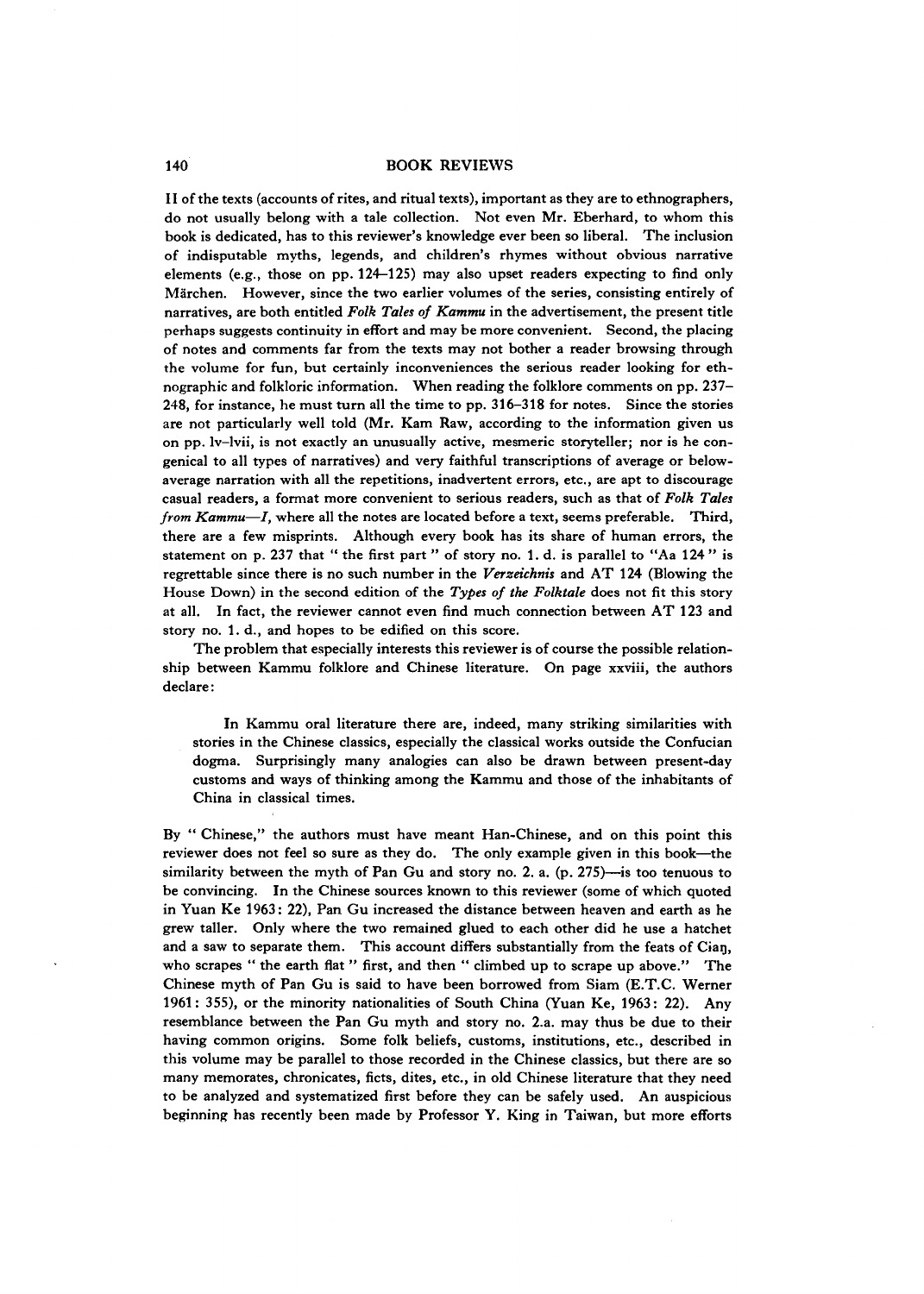# BOOK REVIEWS 141

of this kind are needed. It is possible that a people like the Kammu, who believe in the rain-making faculty of the dragon and the omnipresence of ancestral spirits as much as the ancient Chinese did, may indeed have much in common with the Han-Chinese in folk belief, but readers are yet to be assured.

Within the domain of the folktale, with which this reviewer is better acquainted, there is evidence that some types very popular and perhaps originating among the Han-Chinese have reached the Kammu. The following examples are drawn not only from this volume, but also from the two earlier volumes which are abbreviated as *KT-I* and *KT-II:*

1. Type 503E (The Dog Plows Farms) in my book (Ting 1978)—no. 7. b. with the magic dog replaced by a singing stone.

2. Type 613A (The Treacherous Brother and the Providing Object) in Ting 1978—*KT-I*, no. 3, with the bird or monkey carrying off the lone grain (fruit) replaced by the spirit of heaven, and the magic providing object replaced by a magic bird.

3. The Han-Chinese redaction of AT 1640 (especially I and V) in Ting 1978  $-$ *KT-II*, no. 6.

4. Type 1520 (Forceful Breaking of Wind) in Ting 1978—no. 8. e. preserving only I.

A comparative study can easily show how far the Kammu versions have strayed from the Han versions. In borrowing tale types from the Han majority, the minorities in China are apt to take a great deal of liberty and weave in wild fantasies; so evidently are the raconteurs of Kammu.

It is with the minorities in Southwest China, in fact, that the Kammu people clearly share a common pool of folk narratives. One conspicuous example is the story of the war between the monkey and the grasshopper, in which the monkey cudgels himself to death (type 291A in Ting 1978; no. 9A. c.). Another animal tale furnishing strong evidence is that of the crow being painted black by another bird, often through his own stupidity or negligence (type 232A\* in Ting 1978; no. 6. c.)—a tale type which is known also in other parts of Southeast Asia, as Dr. Lindell has pointed out in pp. xxv—xxvii. A chain tale centering around animals in *KT-II* no. 4, displays very strong resemblance to the one designated as type 2032\* in my book. Equally remarkable similarity can be found in a tale that also has an animal (a tiger) for a principal character. Since his opponent is a tricky man, some components of the tale have come from the Stupid Ogre group. The best-known example from China that I can remember hails from the Miao *{Minjianwenzue* May 1957: 25-29). Placed side by side with the Kammu versions *(KT-I,* first part of no. 5; *KT-II,* no. 3; no. 3. a.), the Miao version lacks the introductory episodes of the quail and the parent's threat to abandon the child to the tiger (Ikeda, Type  $75^*$ ), but possesses also such episodes as type  $21$ , a variant of 1059\* (or 1052), and the trickster disguised as somebody else to misdirect the tiger. To this reviewer the close resemblances suggest genetic relationship. The best-known and most often discussed example is of course the flood story. There are two flood stories in China. One, often whimsical and sometimes humorous, has been included in my book as type 825A. The other, circulating among the national minorities in South and West China, is much more serious in tone. It often starts with the thunder god, whom the minorities in China fear as much as the Kammu, deciding to punish men with flood because he has been tricked by a culture hero. The survivors were often a brother and a sister, as in the Kammu versions (no.1.a.; Kristina Lindell 1976: 183-200). They sometimes also escaped in a big drum. Returning to the depopulated earth, the brother and the sister would be married after being convinced of the inevitablity of the union by miracles, one of which was also running in different directions